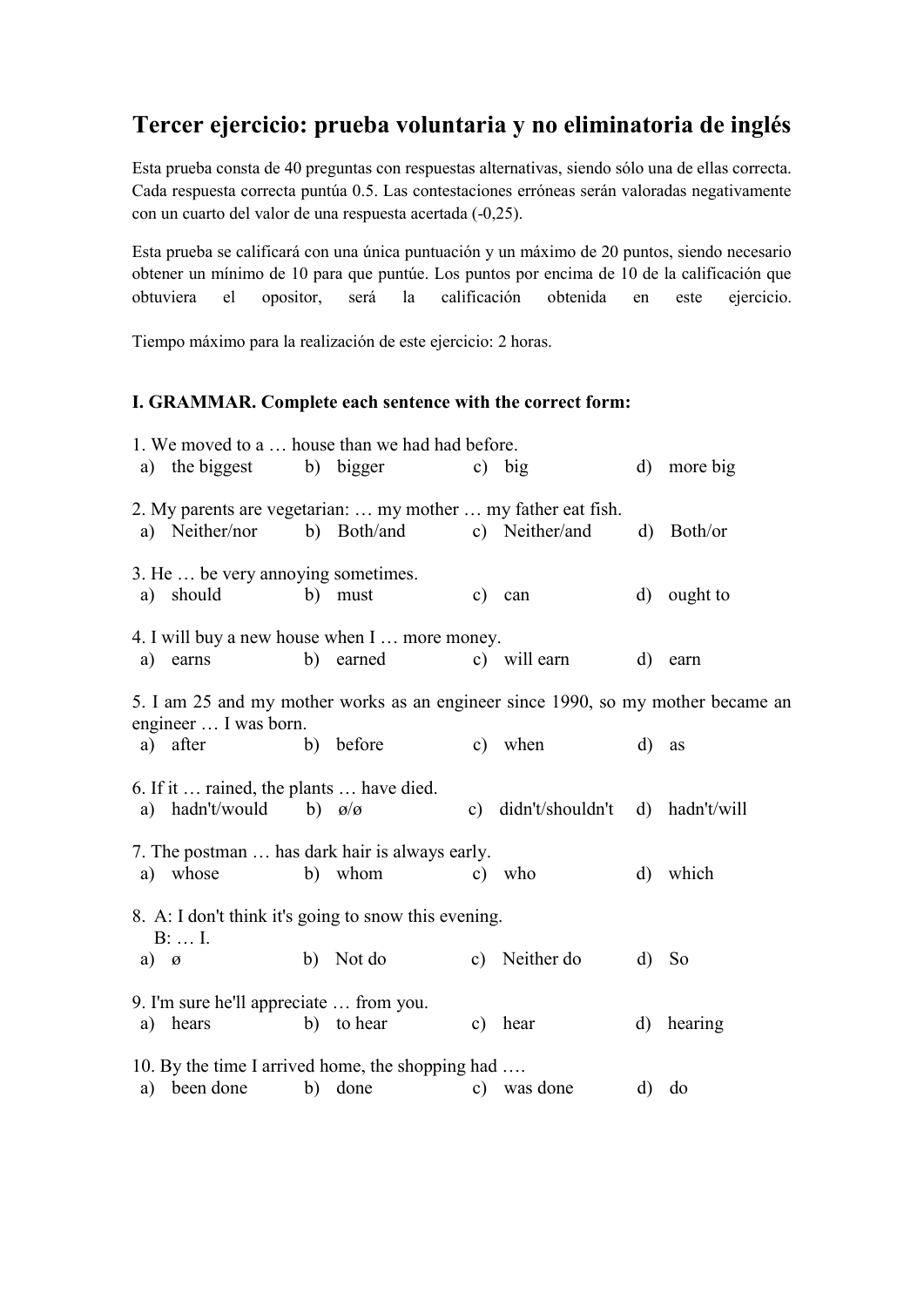#### **II. VOCABULARY. Complete each sentence with the correct form:**

| a)                                                                                                                         | 11. We are  meet in half an hour.<br>indeed                                     |       | b) due         | c) $\varnothing$ |                |              | d) due to  |  |  |
|----------------------------------------------------------------------------------------------------------------------------|---------------------------------------------------------------------------------|-------|----------------|------------------|----------------|--------------|------------|--|--|
| a)                                                                                                                         | 12. Personally, I think they should be ashamed  themselves.<br>to               | b) of |                | $\mathbf{c}$ )   | by             |              | d) through |  |  |
| 13. A popular character in the nation's top television soap opera is  for something of<br>which she was probably innocent. |                                                                                 |       |                |                  |                |              |            |  |  |
|                                                                                                                            | a) jailed                                                                       |       | b) prisoned    |                  | c) sentence    |              | d) charged |  |  |
| a)                                                                                                                         | 14. She hasn't read anything lately. She  writes anything either.<br>frequently |       | b) seldom      |                  | c) usually     |              | d) always  |  |  |
| a)                                                                                                                         | 15. I love the sea  most of my friends prefer the mountains.<br>whereas         |       | b) furthermore |                  | c) despite     | d)           | moreover   |  |  |
|                                                                                                                            | 16.  we left late, we still got there in time.<br>a) Furthermore b) Despite     |       |                |                  | c) In spite of | $\mathbf{d}$ | Although   |  |  |
| a)                                                                                                                         | 17. It often  with rain in my homeland.<br>falls                                |       | b) pours       |                  | c) rains       | $\rm d)$     | turns      |  |  |
| a)                                                                                                                         | 18. The  in Florida destroyed trees and buildings.<br>breeze                    |       | b) thunders    |                  | c) showers     | $\mathbf{d}$ | hurricane  |  |  |
| a)                                                                                                                         | 19. Most people  about 12-15 times a minute.<br>brims                           |       | b) brief       | $\mathbf{c})$    | breath         | $\mathbf{d}$ | breathe    |  |  |
| 20. Peter is very tense at the moment because of his exams, but he is usually quite<br>relaxed and                         |                                                                                 |       |                |                  |                |              |            |  |  |

a) easy-going b) mean c) pessimistic d) unkind

**III. USE OF ENGLISH. Fill in the blanks with the appropriate word/s.**

# **Antarctica Is Melting Three Times as Fast as a Decade Ago**

Between 60 and 90 percent of the world's fresh water is frozen in the ice sheets of Antarctica, a continent roughly the size of the United States and Mexico combined. If all that ice (21) …, it would be enough to raise the world's sea levels by roughly 200 feet.

While that won't happen overnight, Antarctica is (22) … melting, and a study published Wednesday in the journal Nature shows that the melting is speeding up.

The rate at which Antarctica is losing ice has tripled since 2007, according to the latest available data. The continent is now melting so fast, scientists say, that it will contribute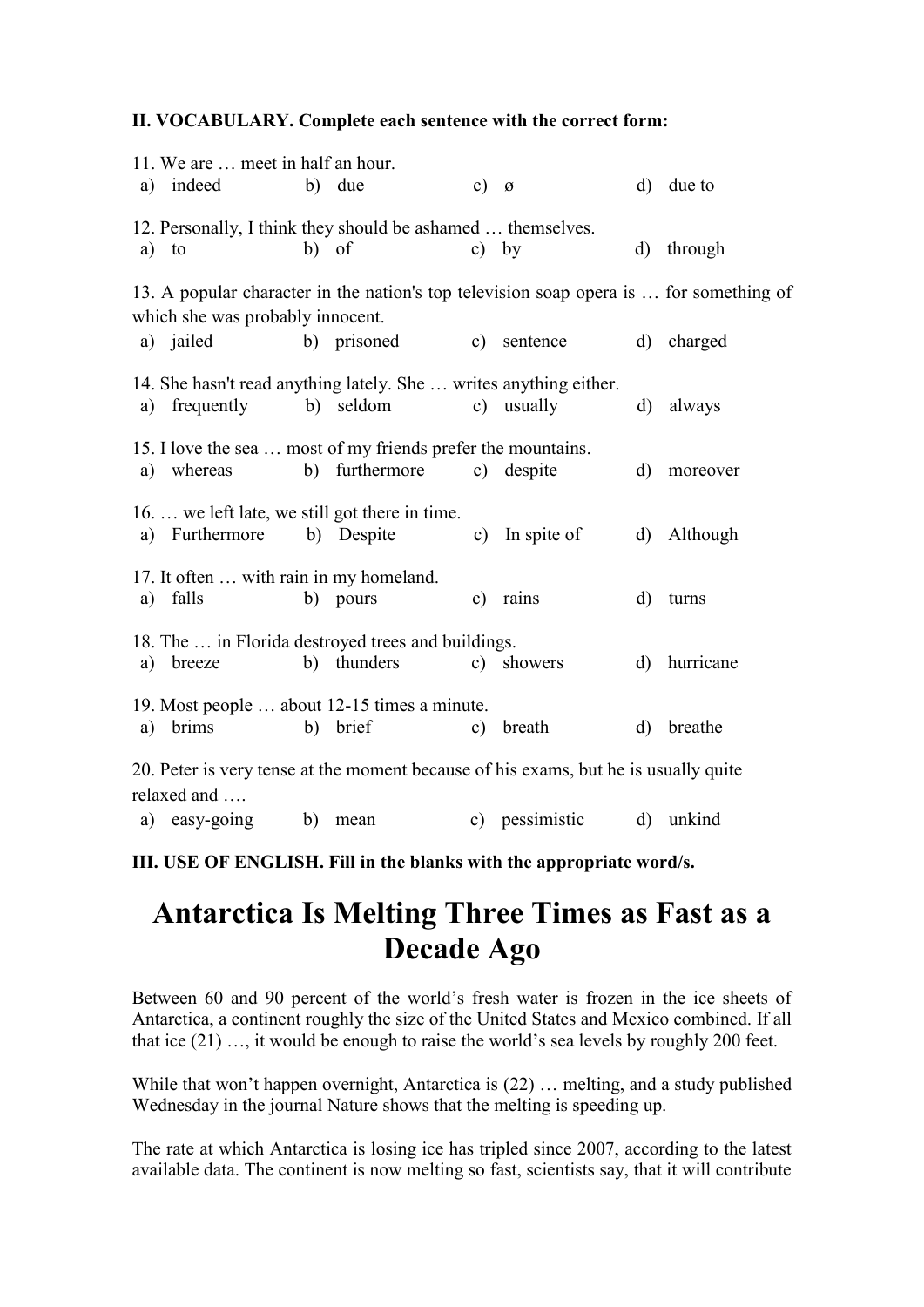six inches (15 centimeters) to sea-level rise by 2100. That is at the upper end of what the Intergovernmental Panel on Climate Change has estimated Antarctica alone could contribute to sea level rise this century.

"Around Brooklyn you get flooding once a year or so, but if you raise sea level by 15 centimeters then that's going to happen 20 (23) … ," said Andrew Shepherd, a professor of earth observation at the University of Leeds and the lead author of the study.

Even under ordinary conditions, Antarctica's landscape is perpetually changing as icebergs calve, snow falls and ice melts on the surface, forming glacial sinkholes known as moulins. But (24) … concerns scientists is the balance of how much snow and ice accumulates in a given year versus the amount that is lost.

Between 1992 and 2017, Antarctica shed three trillion tons of ice. This has led to an increase in sea levels of roughly three-tenths of an inch, (25) … doesn't seem like much. But 40 percent of that increase came from the last five years of the study period, from 2012 to 2017.

Antarctica is not the only contributor to sea level rise. Greenland lost an estimated 1 trillion tons of ice between 2011 and 2014. And as oceans warm, their waters expand and occupy more space, also raising sea levels. The melting ice and warming waters have all been primarily driven by human emissions of greenhouse gases.

The study also helps clear up some uncertainty that was linked to regional differences in Antarctica. West Antarctica and the Antarctic Peninsula, which reaches toward South America, have been (26) … for some time to be losing ice. In East Antarctica the picture has been muddled as the ice sheet there gained mass in some years and lost mass in others.

East Antarctica has sometimes been a focus of attention for people who deny the science of global warming. "A lot of the argument has been made from stakeholders that are not quite as interested in dealing with climate change that the East Antarctic ice sheet is actually gaining mass — therefore we don't need to worry," said Michele Koppes, a glaciologist at the University of British Columbia who was not involved with the study.

East Antarctica, which (27) … two-thirds of the continent, is a remote region of an already remote location, where data is scarcer because there are fewer measurement stations, Dr. Koppes said. Researchers must extrapolate a smaller amount of data over an area the size of the United States, which can make the analysis (28) … precise.

To get around those problems in this study, more than 80 researchers from around the world collected data from about a (29) … different satellite measurements dating to the early 1990s.

"We used different satellite missions and techniques because the various approaches we have at arriving at this number have different strengths and weaknesses," Dr. Shepherd said. "And we find that by combining all of the available measurements we can iron out the problems that individual techniques have."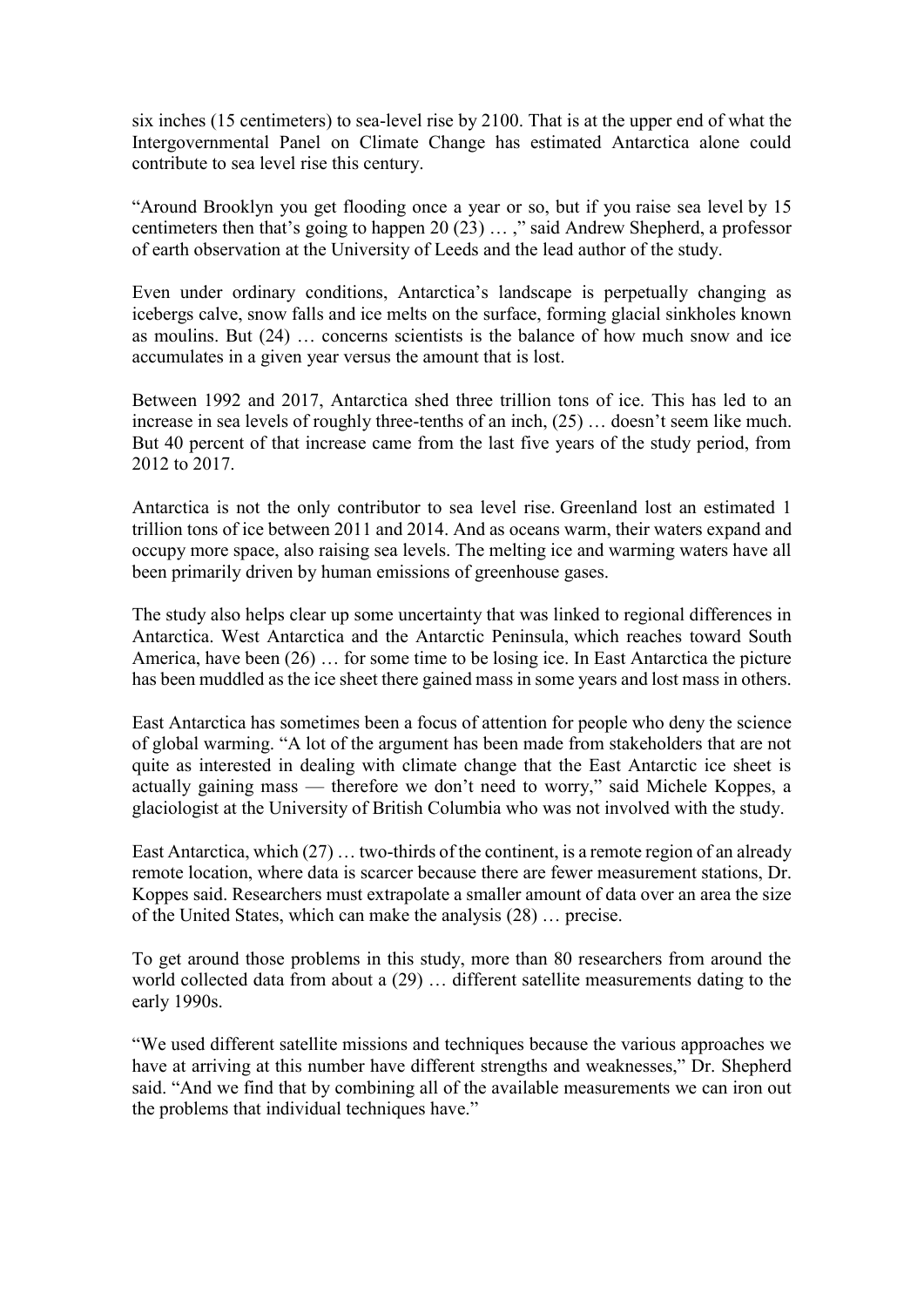The researchers concluded that the changes in East Antarctica were not (30) … enough to make up for the rapid loss seen in West Antarctica and the Antarctic Peninsula. Antarctica is, on balance, losing its ice sheets and raising the world's sea levels.

|     |    | 21. a) melted      | b) melts      | c) melt        | d) will melt    |
|-----|----|--------------------|---------------|----------------|-----------------|
|     |    | 22. a) in spite of | b) regardless | c) indeed      | d) despite      |
| 23. |    | a) time per year   | b) time year  | c) times years | d) times a year |
|     |    | 24. a) whose       | b) that       | c) which       | d) what         |
|     |    | 25. a) whose       | b) that       | c) which       | d) what         |
|     |    | 26. a) asked       | b) known      | c) doubted     | d) realized     |
| 27. |    | a) makes to        | b) makes for  | c) makes up    | d) makes of     |
| 28. |    | a) less            | b) more       | c) equally     | d) highly       |
| 29. |    | a) dozen           | b) twenty     | c) several     | d) number       |
| 30. | a) | nearly             | b) high       | c) $low$       | d) very         |

### **IV. READING COMPREHENSION**

**Part 1. Read the following newspaper headlines and indicate their meaning.**

## **Scientists find 'strong evidence' of what dogs are trying to say with gestures**

31.

- a) Scientists have studied dogs' behaviour and found that dogs use gestures to say certain things to humans.
- b) Scientists have studied dogs' gestures and found that mean nothing.
- c) Scientists that have dogs have communicated with them by means of gestures.
- d) Scientists don't think dogs can communicate with humans.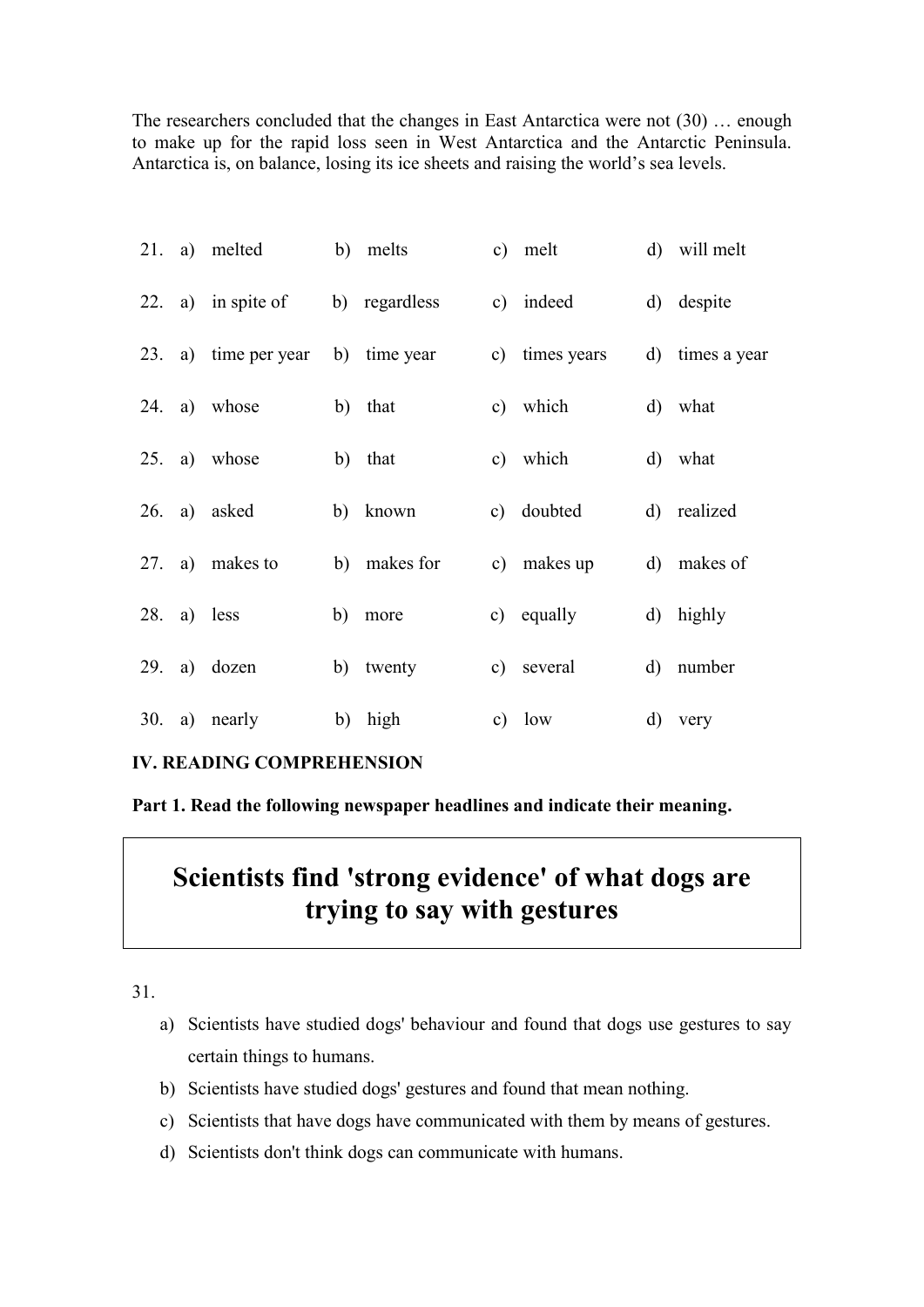### **Macedonia president refuses to sign deal with Greece changing name of country**

### 32.

- a) The president of Greece doesn't want to change the name of Macedonia.
- b) The inhabitants of Greece don't want to change the name of Macedonia.
- c) The president of Macedonia and Greece haven't reached an agreement to change the name of Macedonia.
- d) The president of Macedonia and the inhabitants haven't reached an agreement to change the name of Macedonia.

## **Trump administration's immigration policies are 'immoral', say leading Catholic bishops**

### 33.

- a) Catholic bishops say that what the police officers are doing with immigrants is unethical.
- b) Catholic bishops say that what president Trump thinks about immigration is unethical.
- c) Catholic bishops say that what the administration of President Trump is doing with immigrants is unethical.
- d) Catholic bishops say that the administration of President Trump is unethical.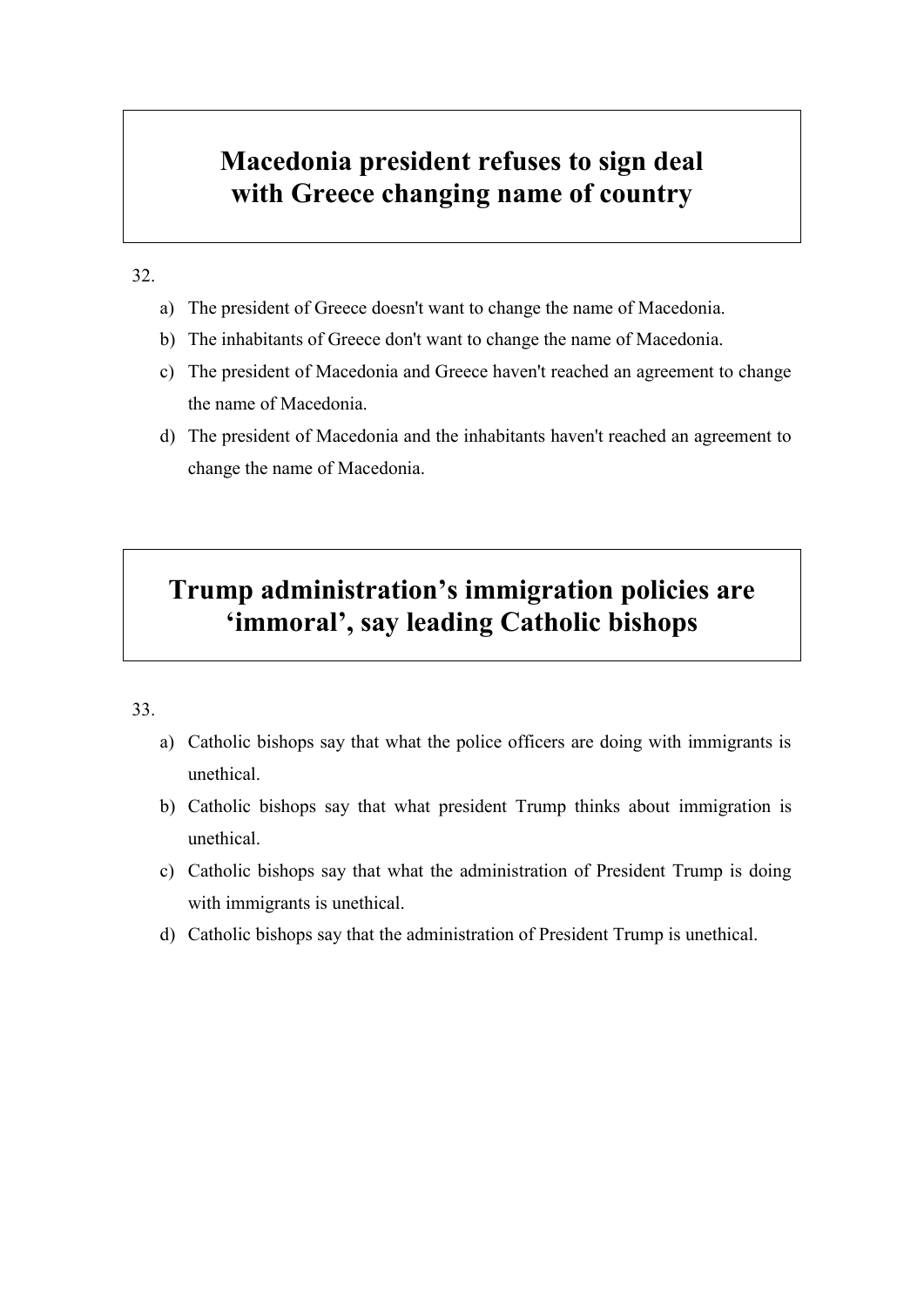### **Babies most likely to be born at 4am, study finds**

#### 34.

- a) According to one study, it is most probable that babies are born at 4 a.m.
- b) According to one study, it is most most probable that no baby is born at 4 a.m.
- c) As many studies have shown, it is most probable that babies are born at 4 a.m.
- d) As some studies have shown, it is not probable that babies are born at 4 a.m.

# **Government's flagship programme to help jobless young people has no idea where 15,000 people have gone because it keeps no records**

35.

- a) 15,000 youngster that were looking for a job have disappeared and now no one knows where they are.
- b) There is no documentation about 15,000 youngsters that were looking for a job, and it is not known whether they're still looking for a job or have already found any.
- c) The government has started a programme to help 15,000 youngsters to find a job.
- d) 15,000 youngsters have found a job thanks to a government's programme.

### **Part 2. Read the following text and answer the questions.**

## **Why marine animals can't stop eating plastic**

In a recent interview about Blue Planet II, David Attenborough describes a sequence in which an albatross arrives at its nest to feed its young.

"And what comes out of the mouth?" he says. "Not fish, and not squid – which is what they mostly eat. Plastic."

It is, as Attenborough says, heartbreaking. It's also strange. Albatrosses forage over thousands of kilometers in search of their preferred prey, which they pluck from the water with ease. How can such capable birds be so easily fooled, and come back from their long voyages with nothing but a mouthful of plastic?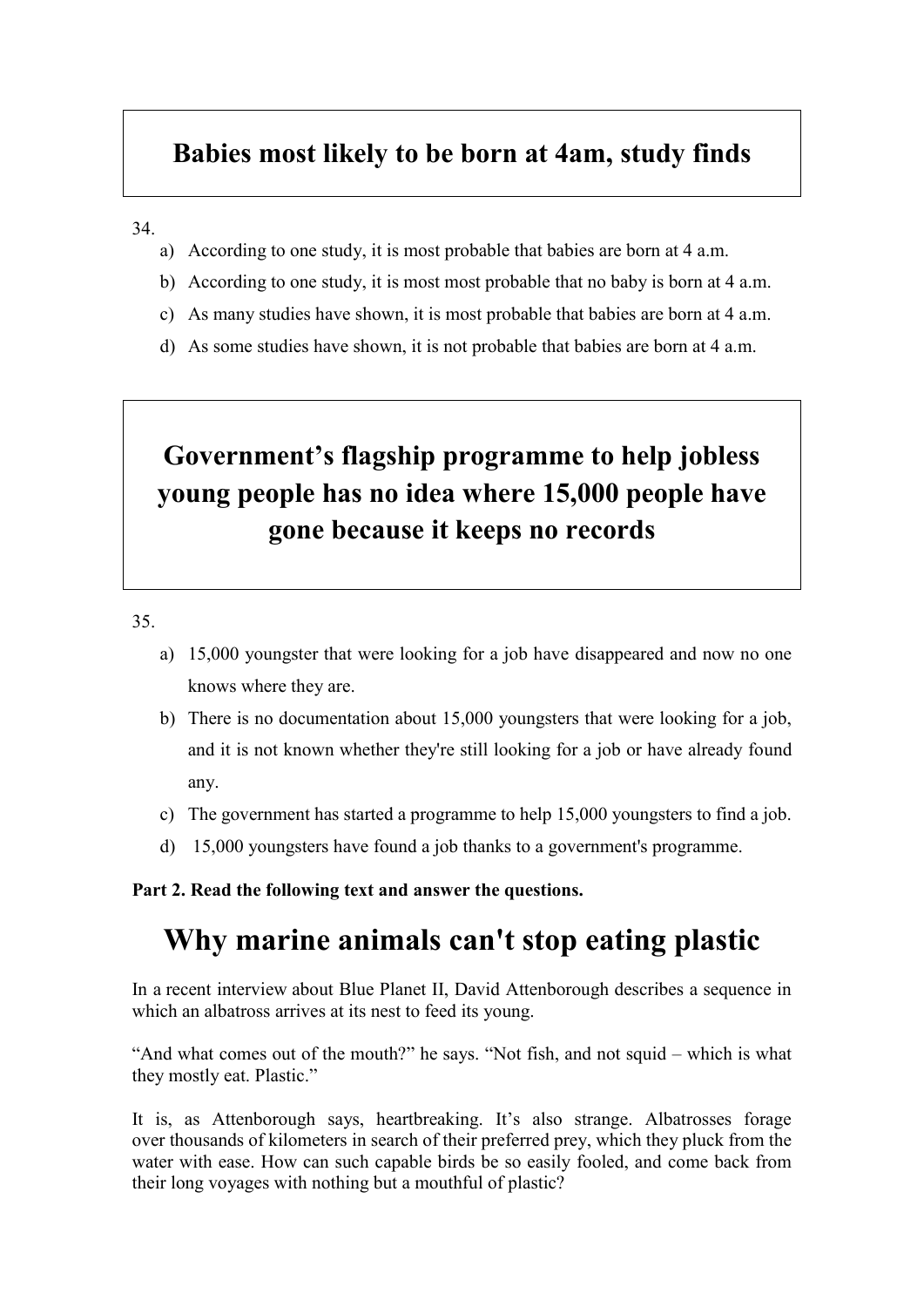It's small comfort to discover that albatrosses are not alone. At least 180 species of marine animals have been documented consuming plastic, from tiny plankton to gigantic whales. Plastic has been found inside the guts of a third of UK-caught fish, including species that we regularly consume as food. It has also been found in other mealtime favourites like mussels and lobsters. In short, animals of all shapes and sizes are eating plastic, and with 12.7 million tons of the stuff entering the oceans every year, there's plenty to go around.

The prevalence of plastic consumption is partly a consequence of this sheer quantity. In zooplankton, for example, it corresponds with the concentration of tiny plastic particles in the water because their feeding appendages are designed to handle particles of a certain size. "If the particle falls into this size range it must be food," says Moira Galbraith, a plankton ecologist at the Institute of Ocean Sciences, Canada.

Like zooplankton, the tentacled, cylindrical creatures known as sea cucumbers don't seem too fussy about what they eat as they crawl around the ocean beds, scooping sediment into their mouths to extract edible matter. However, one analysis suggested that these bottom-dwellers can consume up to 138 times as much plastic as would be expected, given its distribution in the sediment.

For sea cucumbers, plastic particles may simply be larger and easier to grab with their feeding tentacles than more conventional food items, but in other species there are indications that plastic consumption is more than just a passive process. Many animals appear to be choosing this diet. To understand why animals find plastic so appealing, we need to appreciate how they perceive the world.

"Animals have very different sensory, perceptive abilities to us. In some cases, they're better and in some cases they're worse, but in all cases they're different," says Matthew Savoca at the NOAA Southwest Fisheries Science Center in Monterey, California.

One explanation is that animals simply mistake plastic for familiar food items – plastic pellets, for example, are thought to resemble tasty fish eggs. But as humans we are biased by our own senses. To appreciate animals' love of plastic, scientists must try to view the world as they do.

Humans are visual creatures, but when foraging many marine animals, including albatrosses, rely primarily on their sense of smell. Savoca and his colleagues have conducted experiments suggesting that some species of seabirds and fish are attracted to plastic by its odour. Specifically, they implicated dimethyl sulfide (DMS), a compound known to attract foraging birds, as the chemical cue emanating from plastic. Essentially, algae grow on floating plastic, and when that algae are eaten by krill – a major marine food source – it releases DMS, attracting birds and fish that then munch on the plastic instead of the krill they came for.

Even for vision, we can't jump to conclusions when considering the appeal of plastic. Like humans, marine turtles rely primarily on their vision to search for food. However, they are also thought to possess the capacity to see UV light, making their vision quite different from our own.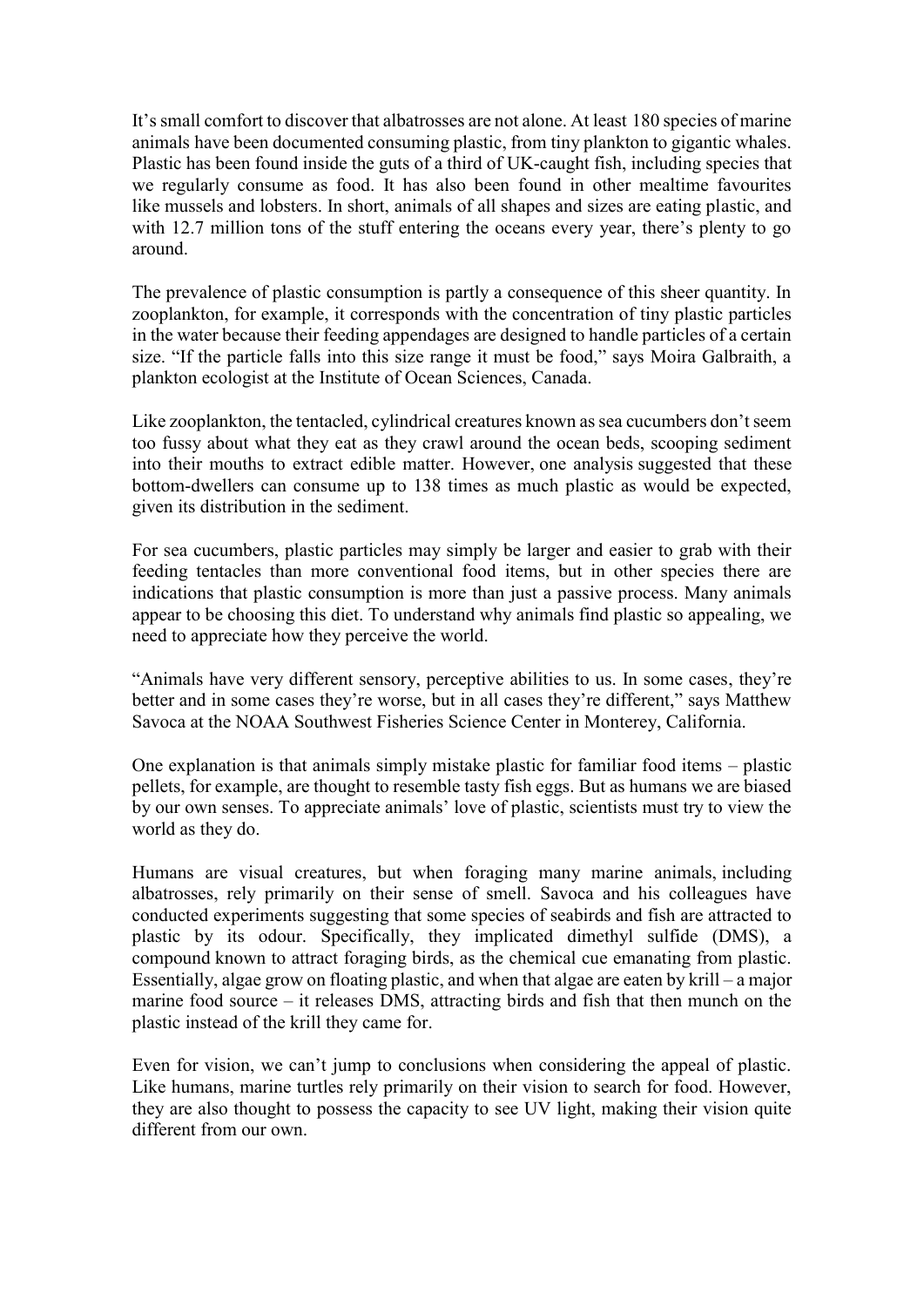Qamar Schuyler at The University of Queensland, Australia, has got into turtles' heads by modelling their visual capabilities and then measuring the visual characteristics of plastics as turtles see them. She has also examined the stomach contents of deceased turtles to get a sense of their preferred plastics. Her conclusion is that while young turtles are relatively indiscriminate, older turtles preferentially target soft, translucent plastic. Schuyler thinks her results confirm a long-held idea that turtles mistake plastic bags for delicious jellyfish.

Colour is also thought to factor into plastic consumption, although preference varies between species. Young turtles prefer white plastic, while Schuyler and her colleagues found that seabirds called shearwaters opt for red plastic.

Besides sight and smell, there are other senses animals use to find food. Many marine animals hunt by echolocation, notably toothed whales and dolphins. Echolocation is known to be incredibly sensitive, and yet dozens of sperm whales and other toothed whales have been found dead with stomachs full of plastic bags, car parts and other human detritus. Savoca says it's likely their echolocation misidentifies these objects as food.

"There's this misconception that these animals are dumb and just eat plastic because it is around them, but that is not true," says Savoca. The tragedy is that all these animals are highly accomplished hunters and foragers, possessing senses honed by millennia of evolution to target what is often a very narrow range of prey items. "Plastics have really only been around for a tiny fraction of that time," says Schuyler. In that time, they have somehow found themselves into the category marked 'food'.

Because plastic has something for everyone. It doesn't just look like food, it smells, feels and even sounds like food. Our rubbish comes in such a range of shapes, sizes and colours that it appeals to a similarly diverse array of animals, and this is the problem. Schuyler recalls someone asking, "why don't we make all the plastics blue?", seeing as experiments suggest this colour is less popular among turtles. But other studies have shown that for other species the opposite is true.

So if there is no 'one size fits all' solution, no aspect of plastic that we can easily change to prevent animals from eating it, then what can we take from our foray into the minds of plastic-eaters? Savoca hopes that tragic stories like Attenborough's albatross will help to turn the consumer tide against disposable plastics and encourage people to empathise with these animals. Ultimately this will help to cut off the supply of junk food pouring into the oceans.

36. It's odd that albatrosses eat plastic because:

- a) they don't like plastic.
- b) they can fly enormous distances to find nourishment.
- c) they have a lot of difficulties in finding food.
- d) there is very little plastic in the oceans.